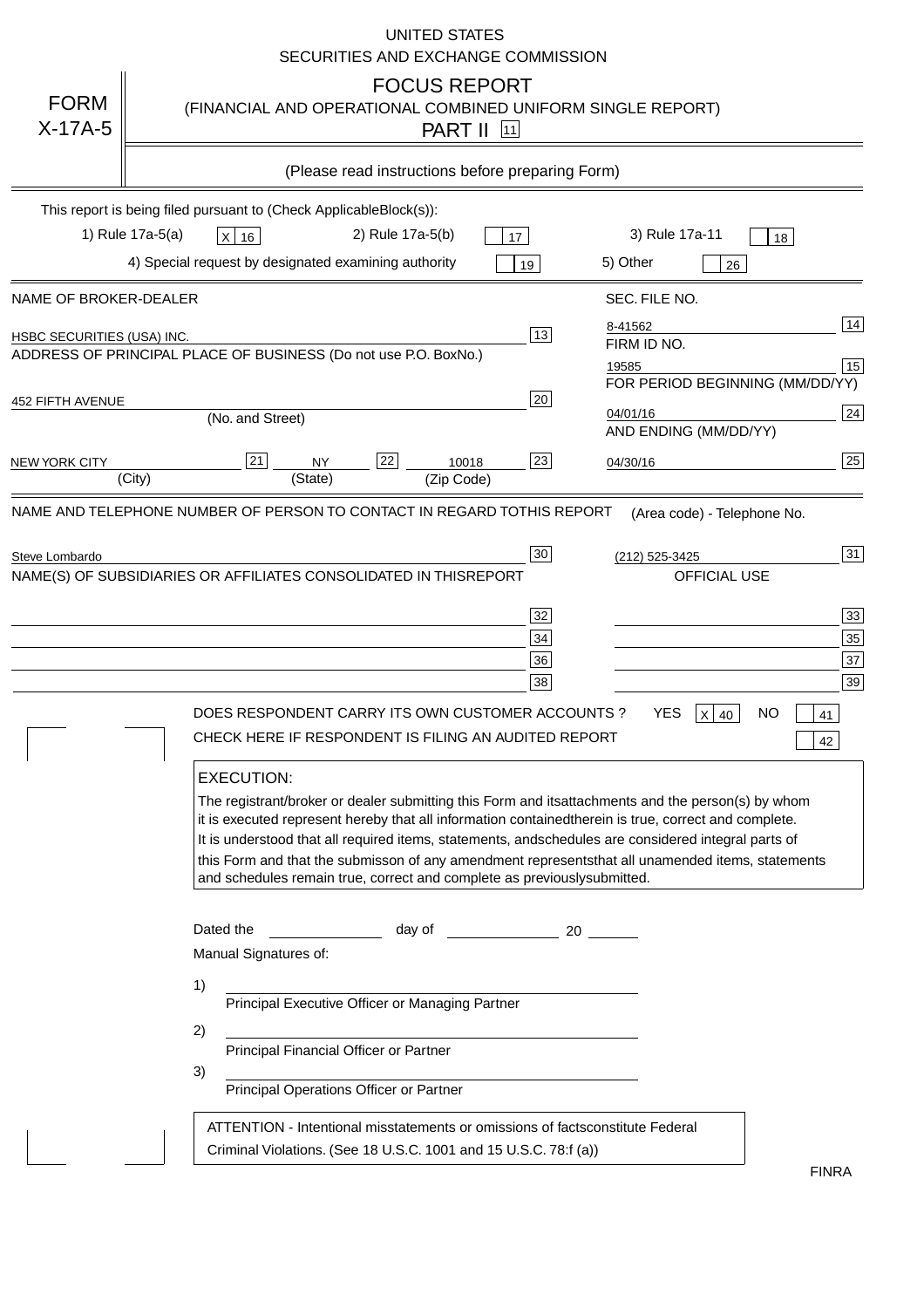BROKER OR DEALER

HSBC SECURITIES (USA) INC.

04/30/16

as of

# STATEMENT OF SEGREGATION REQUIREMENTS AND FUNDS IN SEGREGATION FOR CUSTOMERS TRADING ON U.S. COMMODITY EXCHANGES

| SEGREGATION REQUIREMENTS (Section 4d(2) of the CEAct)                                          |                                  |
|------------------------------------------------------------------------------------------------|----------------------------------|
| 1. Net ledger balance                                                                          |                                  |
| A. Cash                                                                                        | \$<br>162,805,101 7010           |
| B. Securities (at market)                                                                      | 7020<br>803,099,171              |
| 2. Net unrealized profit (loss) in open futures contracts<br>traded on a contract market       | 24,280,914 7030                  |
| 3. Exchange traded options                                                                     |                                  |
| A. Add market value of open option contracts purchased on a<br>contract market                 | 123,805,068 7032                 |
| B. Deduct market value of open option contracts granted (sold)<br>on a contract market         | 38,036,734) 7033                 |
| 4. Net equity (deficit) (add lines 1, 2, and 3)                                                | 1,075,953,520 7040               |
| 5. Accounts liquidating to a deficit and accounts with debit<br>balances                       |                                  |
| - gross amount                                                                                 | 1,986,107<br>7045                |
|                                                                                                |                                  |
| Less: amount offset by customer owned securities                                               | 1,982,713) 7047<br>7050<br>3,394 |
| 6. Amount required to be segregated (add lines 4 and 5)                                        | \$<br>1,075,956,914 7060         |
|                                                                                                |                                  |
| FUNDS IN SEGREGATED ACCOUNTS                                                                   |                                  |
| 7. Deposited in segregated funds bank accounts                                                 |                                  |
| A. Cash                                                                                        | 7070<br>81,827,205               |
| B. Securities representing investments of customers' funds<br>(at market)                      | 7080<br>$\Omega$                 |
| C. Securities held for particular customers or option customers<br>in lieu of cash (at market) | 7090<br>170,713,293              |
| 8. Margins on deposit with derivatives clearing organizations<br>of contract markets           |                                  |
| A. Cash                                                                                        | \$<br>9,292,736 7100             |
| B. Securities representing investments of customers' funds<br>(at market)                      | 149,825,170 7110                 |
| C. Securities held for particular customers or option customers<br>in lieu of cash (at market) | 632,385,878 7120                 |
| 9. Net settlement from (to) derivatives clearing organizations<br>of contract markets          | 23,732,708 7130                  |
| 10. Exchange traded options                                                                    |                                  |
| A. Value of open long option contracts                                                         | 123,805,068 7132                 |
| B. Value of open short option contracts                                                        | 38,036,734 7133                  |
| 11. Net equities with other FCMs                                                               |                                  |
| A. Net liquidating equity                                                                      | 15,287,578 7140                  |
| B. Securities representing investments of customers' funds<br>(at market)                      | 7160                             |
| C. Securities held for particular customers or option customers<br>in lieu of cash (at market) | 7170                             |
| 12. Segregated funds on hand (describe:                                                        | $0$ 7150                         |
| 13. Total amount in segregation (add lines 7 through 12)                                       | 1,168,832,902 7180               |
| 14. Excess (deficiency) funds in segregation (subtract line 6<br>from line 13)                 | S<br>92,875,988 7190             |
| 15. Management Target Amount for Excess funds in segregation                                   | 70,000,000 7194<br>S             |
| 16. Excess (deficiency) funds in segregation over (under) Management Target Amount Excess      | 22,875,988 7198<br>\$            |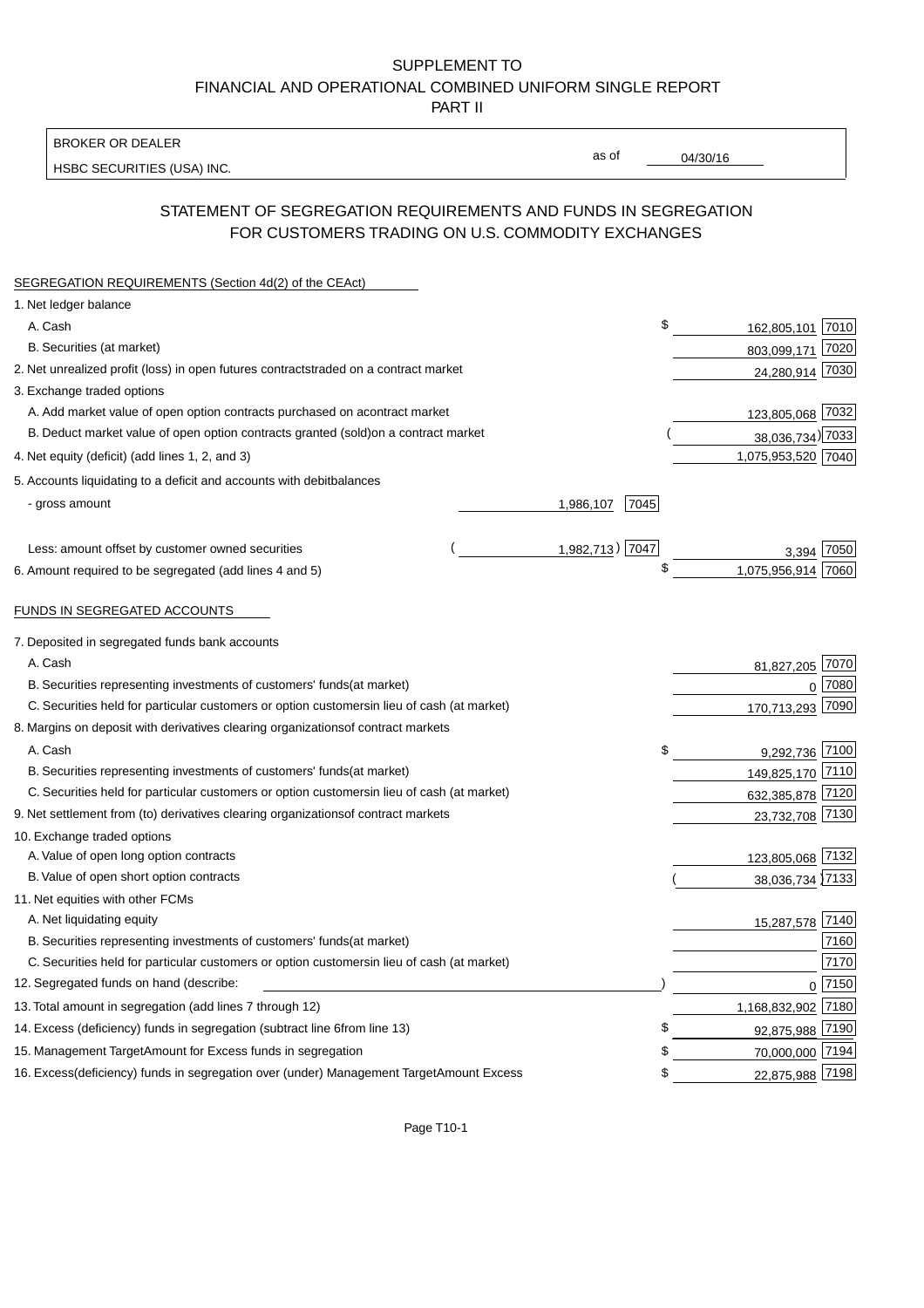PART II

|                                                                                      | .                                      |                                                                |                  |
|--------------------------------------------------------------------------------------|----------------------------------------|----------------------------------------------------------------|------------------|
| <b>BROKER OR DEALER</b>                                                              |                                        |                                                                |                  |
| HSBC SECURITIES (USA) INC.                                                           |                                        | as of<br>04/30/16                                              |                  |
|                                                                                      | FOR CUSTOMERS' DEALER OPTIONS ACCOUNTS | STATEMENT OF SEGREGATION REQUIREMENTS AND FUNDS IN SEGREGATION |                  |
| 1. Amount required to be segregated in accordance<br>with Commission regulation 32.6 |                                        | \$                                                             | 7200<br>0        |
|                                                                                      |                                        |                                                                |                  |
| 2. Funds in segregated accounts                                                      |                                        |                                                                |                  |
| A. Cash                                                                              | \$                                     | 7210<br>0                                                      |                  |
| B. Securities (at market)                                                            |                                        | 7220<br>$\Omega$                                               |                  |
| C. Total                                                                             |                                        |                                                                | 7230<br>$\Omega$ |
| 3. Excess (deficiency) funds in segregation                                          |                                        |                                                                |                  |
| (subtract line 2.C from line 1)                                                      |                                        |                                                                | 0 7240           |
|                                                                                      |                                        |                                                                |                  |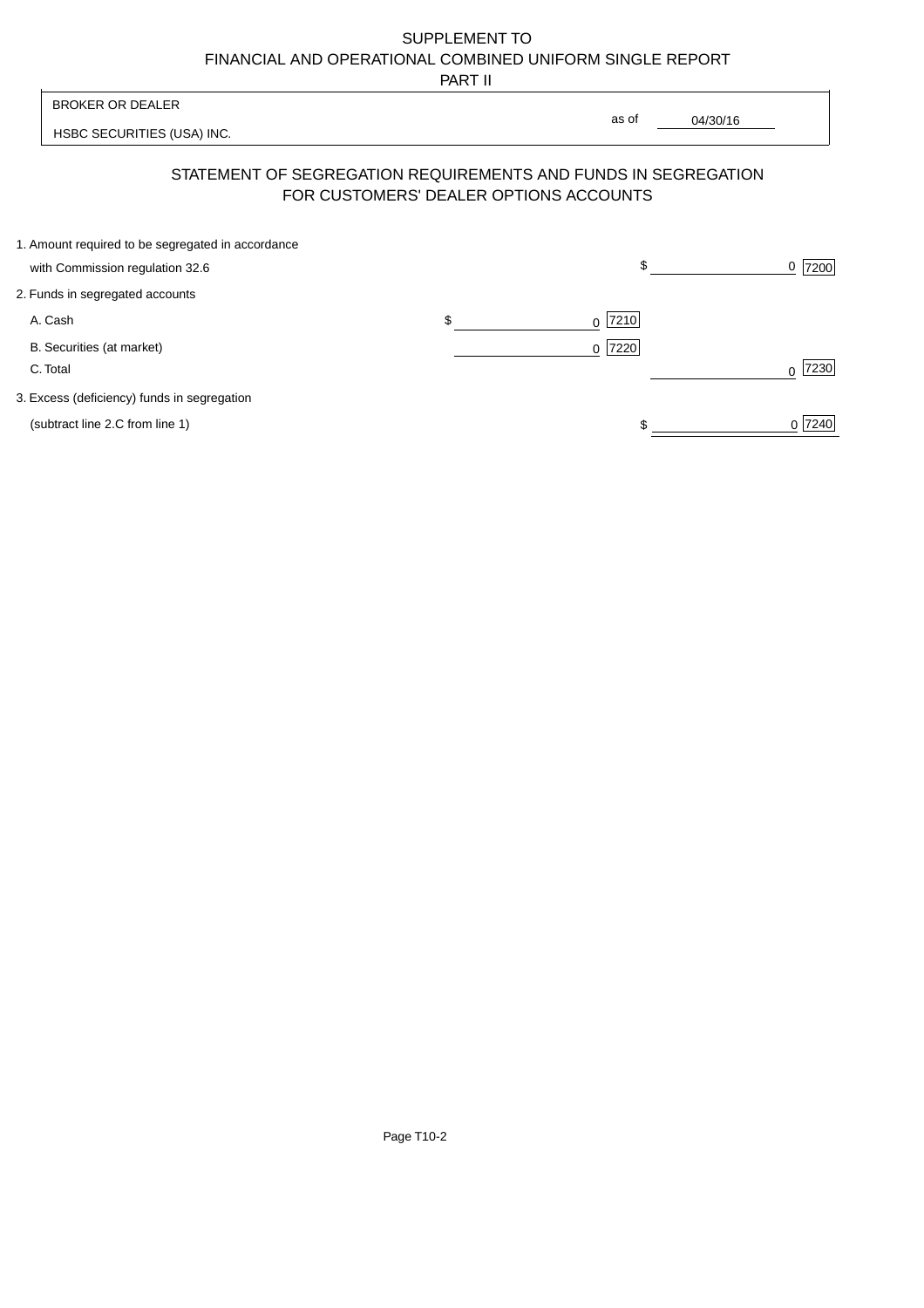PART II

HSBC SECURITIES (USA) INC. The state of the second second second second second second second second second second second second second second second second second second second second second second second second second sec BROKER OR DEALER

as of

### STATEMENT OF SECURED AMOUNTS AND FUNDS HELD IN SEPARATE ACCOUNTS PURSUANT TO COMMISSION REGULATION 30.7

#### FOREIGN FUTURES AND FOREIGN OPTIONS SECURED AMOUNTS

| Amount required to be set aside pursuant to law, rule or<br>regulation of a foreign government<br>or a rule of a self-regulatory organization authorized<br>thereunder                       |                |                                   | \$<br>0                         | 7305         |
|----------------------------------------------------------------------------------------------------------------------------------------------------------------------------------------------|----------------|-----------------------------------|---------------------------------|--------------|
| 1. Net ledger balance - Foreign Futures and Foreign Option Trading - All Customers<br>A. Cash<br><b>B.</b> Securities<br>(at market)                                                         |                |                                   | \$<br>98,010,272<br>129,747,359 | 7315<br>7317 |
| 2. Net unrealized profit (loss) in open futures contracts traded on a foreign                                                                                                                | board of trade |                                   | (38, 655, 209)                  | 7325         |
| 3. Exchange traded options<br>A. Market value of open option contracts purchased on a foreign board of trade<br>B. Market value of open contracts granted (sold) on a foreign board of trade |                |                                   | 0<br>U                          | 7335<br>7337 |
| 4. Net equity (deficit) (add lines 1.2. and 3.)                                                                                                                                              |                |                                   | \$<br>189,102,422               | 7345         |
| 5. Accounts liquidating to a deficit and accounts with<br>debit balances - gross<br>amount                                                                                                   |                | 7351<br>3,337,972                 |                                 |              |
| Less: amount offset by customer owned securities                                                                                                                                             |                | $3,119,085$ ) 7352                | 218,887                         | 7354         |
| 6. Amount required to be set aside as the secured amount - Net Liquidating                                                                                                                   |                | Equity Method (add lines 4 and 5) | \$<br>189,321,309               | 7355         |
| 7. Greater of amount required to be set aside pursuant to foreign jurisdiction (above) or                                                                                                    | line 6.        |                                   | \$<br>189,321,309               | 7360         |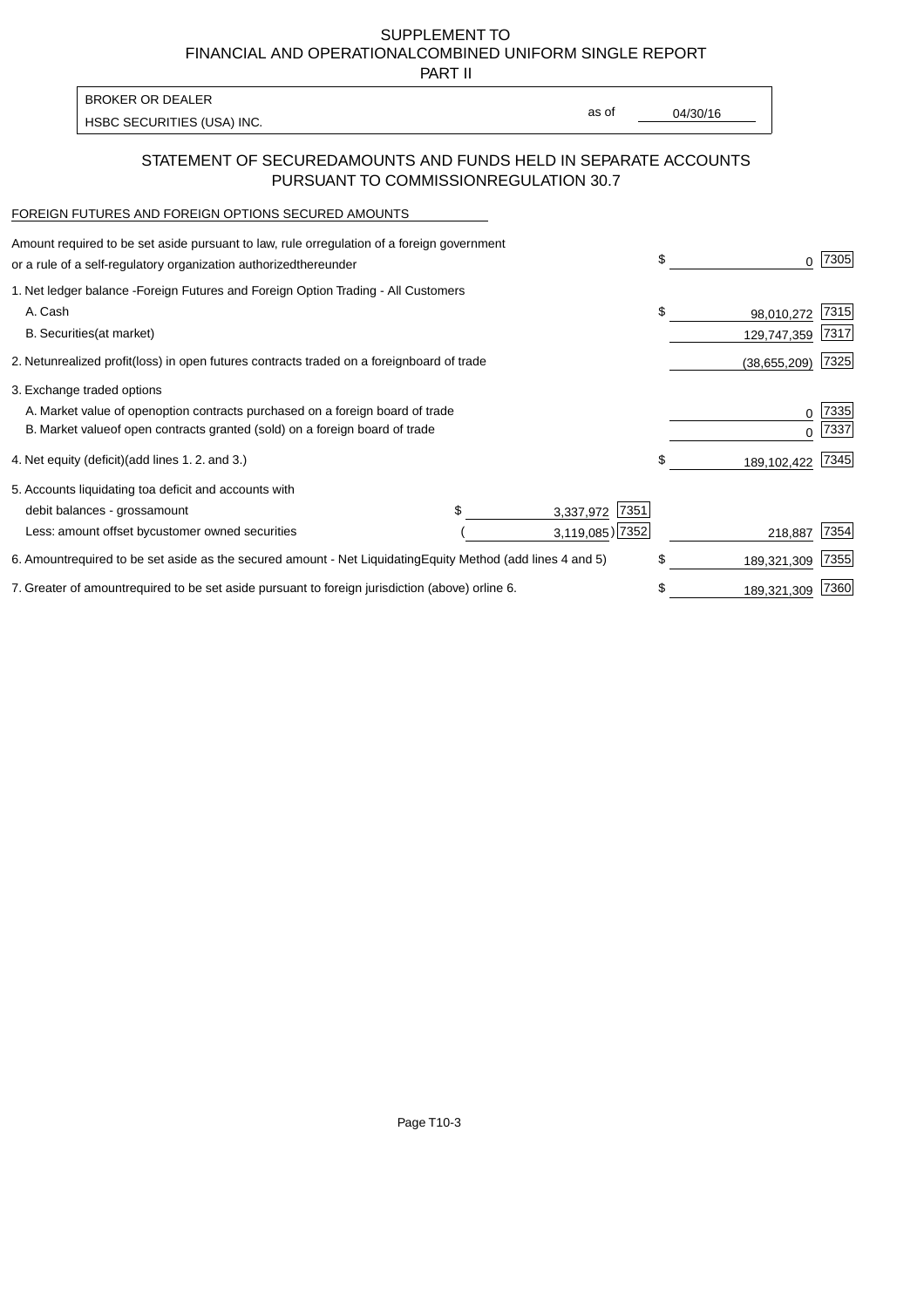PART II

| <b>BROKER OR DEALER</b>                                                                           |                        |               |                 |                  |
|---------------------------------------------------------------------------------------------------|------------------------|---------------|-----------------|------------------|
| HSBC SECURITIES (USA) INC.                                                                        | as of                  |               | 04/30/16        |                  |
| STATEMENT OF SECURED AMOUNTS AND FUNDS HELD IN SEPARATE<br>PURSUANT TO COMMISSION REGULATION 30.7 |                        |               | <b>ACCOUNTS</b> |                  |
| FUNDS DEPOSITED IN SEPARATE REGULATION 30.7 ACCOUNTS                                              |                        |               |                 |                  |
| 1. Cash in banks                                                                                  |                        |               |                 |                  |
| A. Banks located in the United States                                                             | \$<br>43,774,088 7500  |               |                 |                  |
| B. Other banks qualified under Regulation 30.7                                                    |                        |               |                 |                  |
| 7510<br>Name(s):<br><b>HARRIS TRUST</b>                                                           |                        | $0$  7520  \$ |                 | 43,774,088 7530  |
| 2. Securities                                                                                     |                        |               |                 |                  |
| A. In safekeeping with banks located in the United States                                         | \$<br>59,533,268 7540  |               |                 |                  |
| B. In safekeeping with other banks qualified under Regulation<br>30.7                             |                        |               |                 |                  |
| 7550<br>Name(s):<br><b>HARRIS TRUST</b>                                                           | $0$ 7560               |               |                 | 59,533,268 7570  |
| 3. Equities with registered futures commission merchants                                          |                        |               |                 |                  |
| A. Cash                                                                                           | \$<br>$0$ 7580         |               |                 |                  |
| <b>B.</b> Securities                                                                              | $0$ 7590               |               |                 |                  |
| C. Unrealized gain (loss) on open futures contracts                                               | $0$ 7600               |               |                 |                  |
| D. Value of long option contracts                                                                 | $0^{7610}$             |               |                 |                  |
| E. Value of short option contracts                                                                | $0$ ) 7615             |               |                 | 0 7620           |
| 4. Amounts held by clearing organizations of foreign boards of<br>trade                           |                        |               |                 |                  |
| Name(s):<br>7630                                                                                  |                        |               |                 |                  |
| A. Cash                                                                                           | \$                     | 7640          |                 |                  |
| <b>B.</b> Securities                                                                              |                        | 7650          |                 |                  |
| C. Amount due to (from) clearing organizations - daily<br>variation                               |                        | 7660          |                 |                  |
| D. Value of long option contracts                                                                 |                        | 7670          |                 |                  |
| E. Value of short option contracts                                                                | )7675                  |               |                 | 7680             |
| 5. Amounts held by members of foreign boards of trade<br>Name(s):<br>7690                         |                        |               |                 |                  |
| A. Cash                                                                                           | \$<br>108,435,862 7700 |               |                 |                  |
| <b>B.</b> Securities                                                                              | 70,214,091 7710        |               |                 |                  |
| C. Unrealized gain (loss) on open futures contracts                                               | $(38,655,209)$ 7720    |               |                 |                  |
| D. Value of long option contracts                                                                 | $0$ 7730               |               |                 |                  |
| E. Value of short option contracts                                                                | $_0$ ) 7735            |               |                 | 139,994,744 7740 |
| 6. Amounts with other depositories designated by a foreign<br>board of trade<br>7750<br>Name(s):  |                        |               |                 | 0 7760           |
| 7. Segregated funds on hand (describe:                                                            |                        |               |                 | 0 7765           |
| 8. Total funds in separate section 30.7 accounts                                                  |                        | \$            |                 | 243,302,100 7770 |
| 9. Excess (deficiency) set Aside Funds for Secured Amount (subtract Line 7 Secured                |                        |               |                 |                  |
| Statement page T10-3 from Line 8)                                                                 |                        | \$            |                 | 53,980,791 7380  |
| 10. Management Target Amount for Excess funds in separate section 30.7 accounts                   |                        | \$            |                 | 25,000,000 7780  |
| 11. Excess (deficiency) funds in separate 30.7 accounts over (under) Management Target            |                        | \$            |                 | 28,980,791 7785  |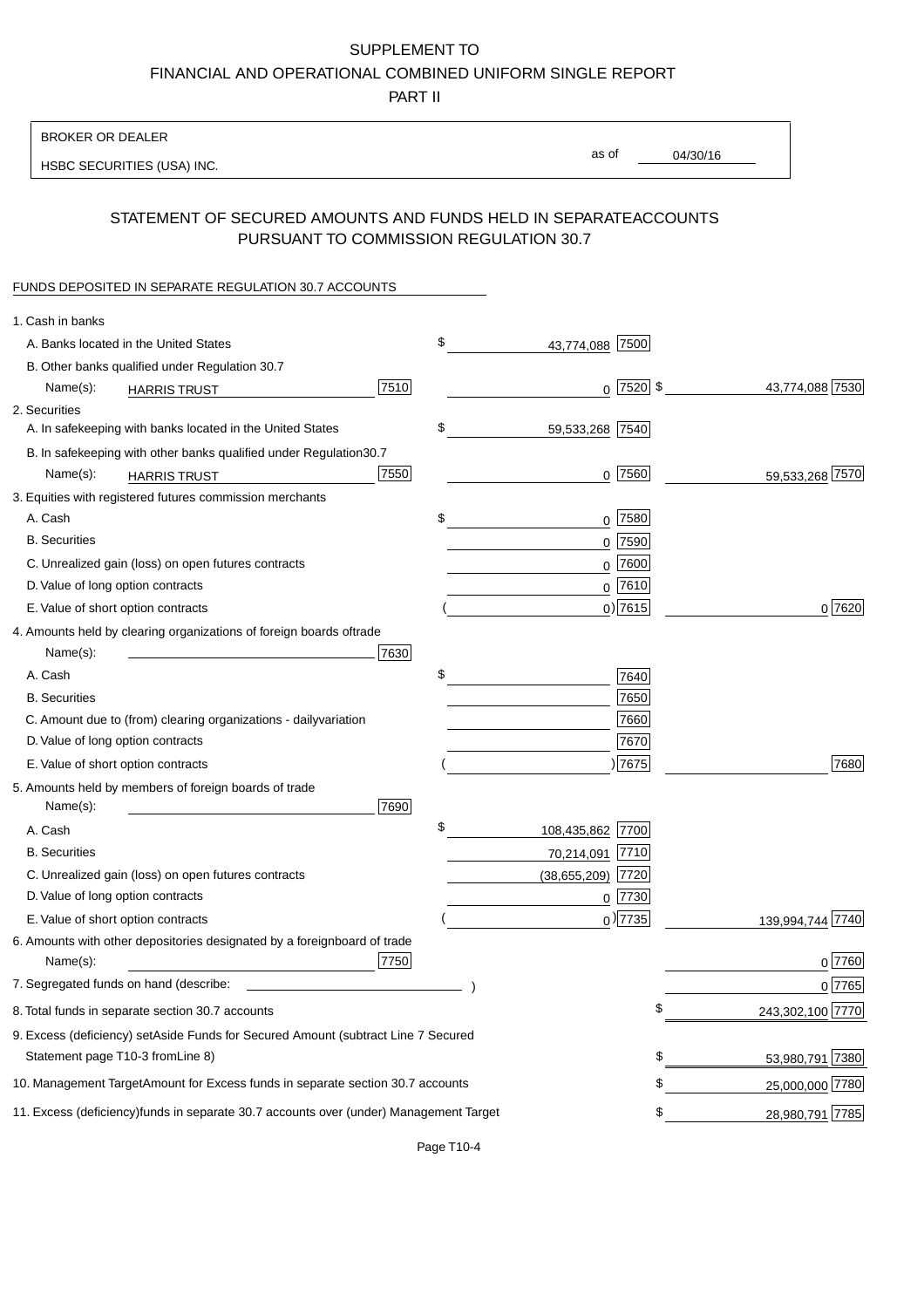PART II

HSBC SECURITIES (USA) INC. The contract of the contract of the contract of the contract of the contract of the contract of the contract of the contract of the contract of the contract of the contract of the contract of the BROKER OR DEALER

as of

#### STATEMENT OF CLEARED SWAPS CUSTOMER SEGREGATION REQUIREMENTS AND FUNDS IN CLEARED SWAPS CUSTOMER ACCOUNTS UNDER 4D(F) OF THE CEA

| <b>Cleared Swaps Customer Requirements</b>                                                                  |                           |
|-------------------------------------------------------------------------------------------------------------|---------------------------|
| 1. Net ledger balance                                                                                       |                           |
| A. Cash                                                                                                     | \$<br>1,189,163,300 8500  |
| B. Securities (at market)                                                                                   | 766,767,453 8510          |
| 2. Net unrealized profit (loss) in open cleared swaps                                                       | $(1, 164, 762, 476)$ 8520 |
| 3. Cleared swaps options                                                                                    |                           |
| A. Market value of open cleared swaps option contracts purchased                                            | 0   8530                  |
| B. Market value of open cleared swaps option contracts granted (sold)                                       | $0)$ 8540                 |
| 4. Net equity (deficit) (add lines 1, 2, and 3)                                                             | \$<br>791,168,277 8550    |
| 5. Accounts liquidating to a deficit and accounts with                                                      |                           |
| 6,389,395 8560<br>debit balances - gross amount<br>\$                                                       |                           |
| 6,342,708) 8570<br>Less: amount offset by customer owned securities                                         | 46,687 8580               |
| 6. Amount required to be segregated for cleared swaps customers (add lines 4 and 5)                         | \$<br>791,214,964 8590    |
| Funds in Cleared Swaps Customer Segregated Accounts                                                         |                           |
| 7. Deposited in cleared swaps customer segregated accounts at banks                                         |                           |
| A. Cash                                                                                                     | \$<br>8600<br>4,934,677   |
| B. Securities representing investments of cleared swaps customers' funds (at market)                        | 0 8610                    |
| C. Securities held for particular cleared swaps customers in lieu of cash (at market)                       | 14,401,302 8620           |
| 8. Margins on deposit with derivatives clearing organizations in cleared swaps customer segregated accounts |                           |
| A. Cash                                                                                                     | 150,553,079 8630          |
| B. Securities representing investments of cleared swaps customers' funds (at market)                        | 8640<br>4,000,000         |
| C. Securities<br>held for particular cleared swaps customers in lieu of cash (at market)                    | 752,366,151 8650          |
| 9. Net settlement from (to) derivatives clearing organizations                                              | 8660<br>(14, 253, 797)    |
| 10. Cleared swaps options                                                                                   |                           |
| A. Value of open cleared swaps long option contracts                                                        | $0^{8670}$                |
| B. Value of open cleared swaps short option contracts                                                       | $0$ ) 8680                |
| 11. Net equities with other FCMs                                                                            |                           |
| A. Net liquidating equity                                                                                   | $0^{8690}$                |
| B. Securities representing investments of cleared swaps customers' funds (at market)                        | $0^{8700}$                |
| C. Securities held for particular cleared swaps customers in lieu of cash (at market)                       | 0 8710                    |
| 12. Cleared swaps customer funds on hand (describe:                                                         | $0 \;  8715 $             |
| 13. Total amount in cleared swaps customer segregation (add lines 7 through 12)                             | \$<br>912,001,412 8720    |
| 14. Excess (deficiency) funds in cleared swaps customer segregation (subtract line 6 from line 13)          | 120,786,448 8730          |
| 15. Management Target Amount for Excess funds in cleared swaps segregated accounts                          | \$<br>96,000,000 8760     |
| 16. Excess<br>(deficiency) funds in cleared swaps customer segregated accounts over                         |                           |
| <b>Management Target Excess</b><br>(under)                                                                  | \$<br>24,786,448 8770     |